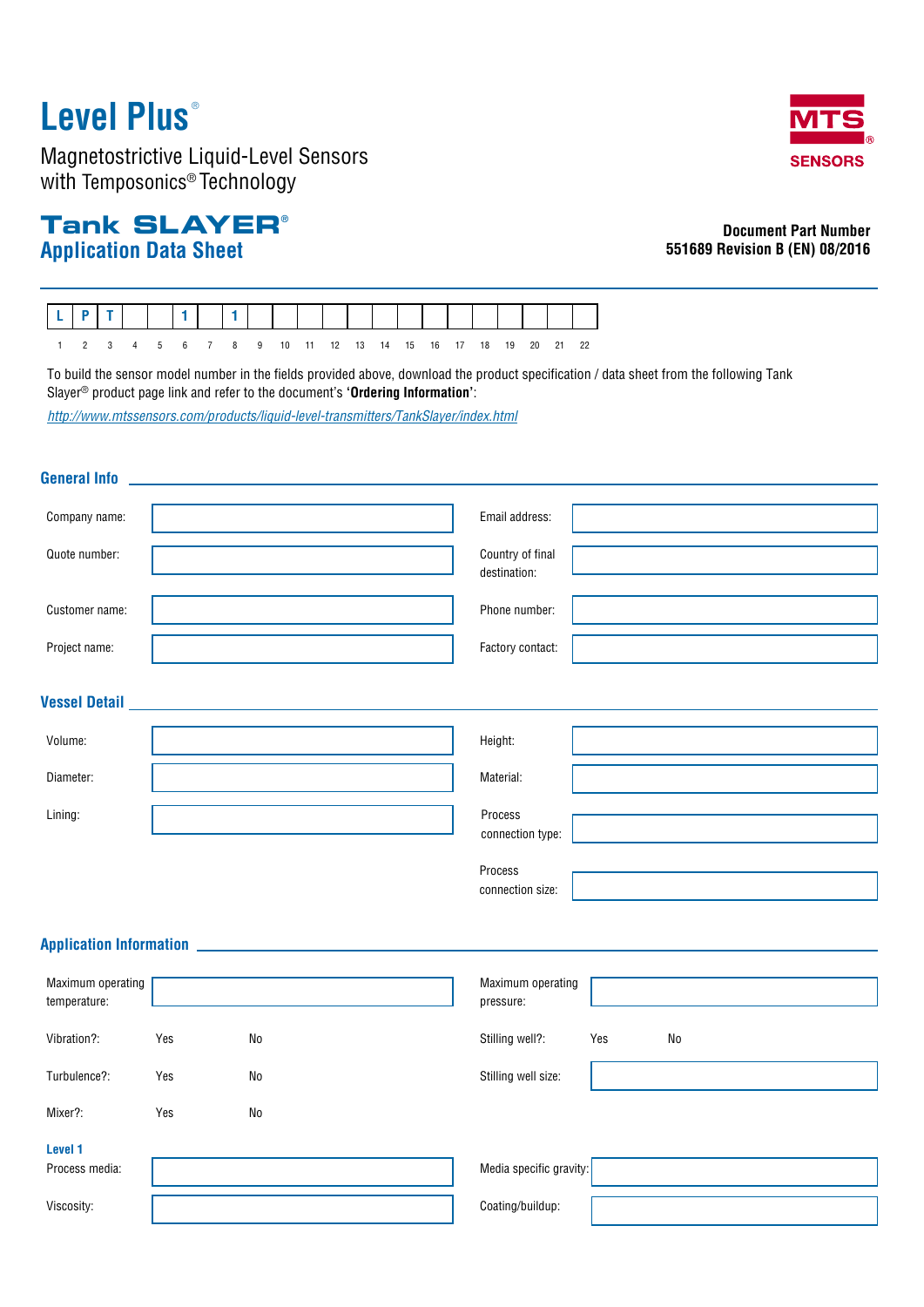### **Level 2**

| Process media:                                                    |                      | Media specific gravity:                                |                                  |  |  |
|-------------------------------------------------------------------|----------------------|--------------------------------------------------------|----------------------------------|--|--|
| Viscosity:                                                        |                      | Coating/buildup:                                       |                                  |  |  |
|                                                                   |                      |                                                        |                                  |  |  |
|                                                                   |                      |                                                        |                                  |  |  |
| Interface<br>Output signal<br>(Check one):                        | Modbus<br>DDA        | Single Loop (4-20 mA with HART)                        | Dual Loop (4-20 mA with HART)    |  |  |
| <b>Process Variables</b><br>(Check all that apply): Product level | Interface level      | Volume (Modbus output required)                        |                                  |  |  |
|                                                                   | Point temperature    | Multipoint temperature (Modbus or DDA output required) |                                  |  |  |
| <b>Approval</b><br>Approval agency:                               |                      | Method of protection:                                  |                                  |  |  |
| Gas group:                                                        |                      | Temperature code:                                      |                                  |  |  |
| <b>Mechanical Packaging</b>                                       |                      |                                                        |                                  |  |  |
| Housing Style:                                                    |                      |                                                        |                                  |  |  |
| Material of<br>construction:                                      |                      |                                                        | Weight<br>Magnet<br>Hook<br>None |  |  |
| Order length:                                                     |                      | Process connection size:                               |                                  |  |  |
|                                                                   |                      | Process connection type:                               |                                  |  |  |
|                                                                   |                      |                                                        |                                  |  |  |
| <b>Loop 1:</b><br>4 mA                                            | 20 mA                | Level 2<br>Level 1                                     | Temp                             |  |  |
| 4 mA<br>Loop 2:                                                   | $20 \text{ mA}$      | Level 1<br>Level 2                                     | Temp                             |  |  |
| <b>Custom DT Locations</b>                                        |                      |                                                        |                                  |  |  |
| DT1                                                               | DT2<br>DT3<br>DT4    | DT6<br>DT5                                             | DT8<br>DT7                       |  |  |
| DT9                                                               | DT10<br>DT11<br>DT12 | DT14<br>DT13                                           | DT15<br>DT16                     |  |  |
| <b>Notes</b>                                                      |                      |                                                        |                                  |  |  |
|                                                                   |                      |                                                        |                                  |  |  |
|                                                                   |                      |                                                        |                                  |  |  |
|                                                                   |                      |                                                        |                                  |  |  |
|                                                                   |                      |                                                        |                                  |  |  |
|                                                                   |                      |                                                        |                                  |  |  |